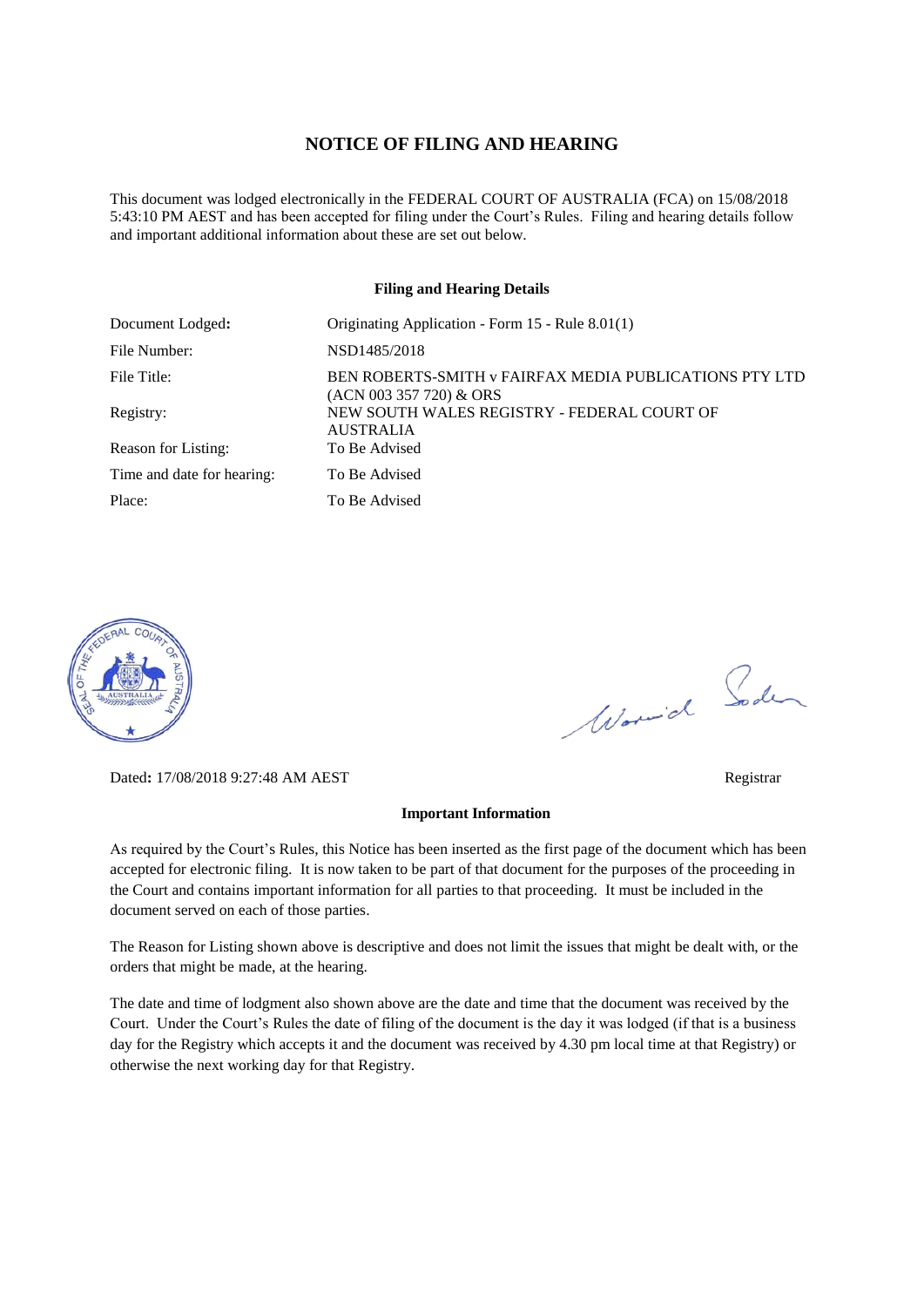Form 15 Rules 8.01(1); 8.04(1)



# **Originating application**

No. of 2018

**Federal Court of Australia District Registry: New South Wales Division: General Division** 

### **Ben Roberts-Smith**

Applicant

Fairfax Media Publications Pty Limited ACN 003 357 720 and others named in the schedule Respondents

To the Respondents

The Applicant applies for the relief set out in this application.

The Court will hear this application, or make orders for the conduct of the proceeding, at the time and place stated below. If you or your lawyer do not attend, then the Court may make orders in your absence.

You must file a notice of address for service (Form 10) in the Registry before attending Court or taking any other steps in the proceeding.

## Time and date for hearing:

Place: Levels 17 - 22 Law Courts Building Queens Square Sydney NSW 2000

The Court ordered that the time for serving this application be abridged to

Date:

Signed by an officer acting with the authority of the District Registrar

{00405022.doc-v}

| Filed on behalf of (name & role of party)                  |                    | Ben Roberts-Smith, Applicant              |  |
|------------------------------------------------------------|--------------------|-------------------------------------------|--|
| Prepared by (name of person/lawyer)                        |                    | Mark Geoffrey O'Brien                     |  |
| Law firm (if applicable)                                   | Mark O'Brien Legal |                                           |  |
| +61 2 9216 9828<br>Tel                                     |                    | Fax                                       |  |
| mark.obrien@markobrienlegal.com.au<br>Email                |                    |                                           |  |
| <b>Address for service</b><br>(include state and postcode) |                    | Level 3, 44 Martin Place, Sydney NSW 2000 |  |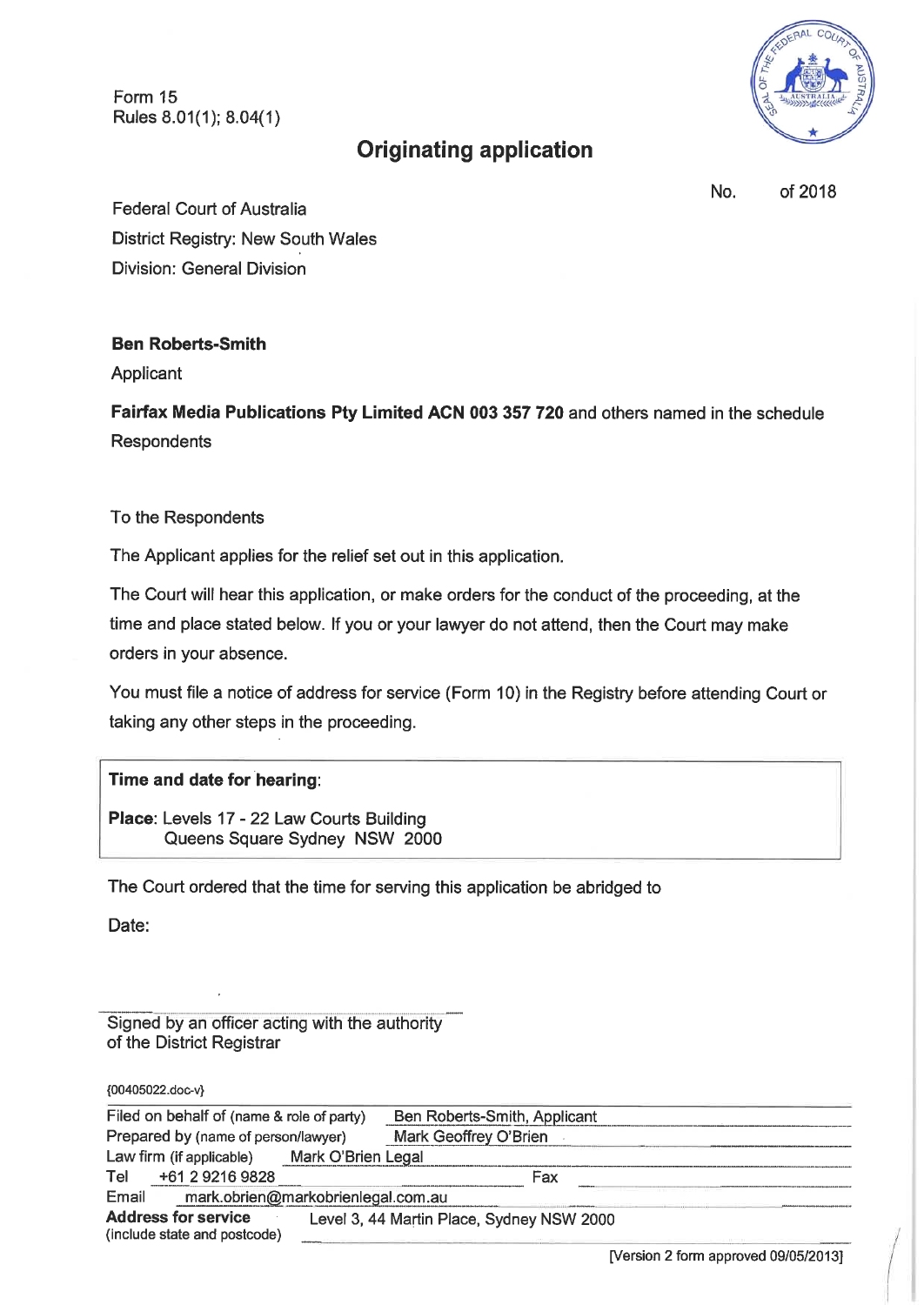

### Details of claim

On the grounds stated in the statement of claim, accompanying affidavit or other document prescribed by the Rules, the Applicant claims:

- $1<sub>1</sub>$ Damages, including general damages and aggravated damages.
- $2<sup>1</sup>$ An order that the Respondents be permanently restrained from publishing any defamatory imputation of and concerning the Applicant as particularised by the Applicant and found by the Court to be carried by the matters complained of.
- $3<sub>1</sub>$ An order that the second, fourth and sixth matters complained of (as defined in the pleadings and particulars in the Statement of Claim), or any matter in substantially the same form, be permanently removed from:
	- a. the First Respondent's websites www.smh.com.au and/or any archive and/or other website(s) associated with that website;
	- b. any other website operated or controlled by the First Respondent.
- $\overline{4}$ . Interest pursuant to sections 51A and 52 of the Federal Court of Australia Act 1976 (Cth) including interest on costs.
- 5. Costs pursuant to section 43 of the Federal Court of Australia Act 1976 (Cth).
- $6.$ Such further and other orders as the Court deems fit or thinks necessary.

#### **Applicant's address**

The Applicant's address for service is:

Place: c/- Mark O'Brien Legal, Level 3, 44 Martin Place, Sydney, NSW, 2000

Email: mark.obrien@markobrienlegal.com.au

The Applicant's address is 560 Sir Samuel Griffith Dr, Mount Coot-Tha QLD 4066.

#### **Service on the Respondent**

It is intended to serve this application on all the Respondents.

First Respondent's address is: 1 Darling Island Road, Pyrmont, NSW, 2009

Second Respondent's address is: 1 Darling Island Road, Pyrmont, NSW, 2009

Third Respondent's address is: 1 Darling Island Road, Pyrmont, NSW, 2009

Fourth Respondent's address is: 1 Darling Island Road, Pyrmont, NSW, 2009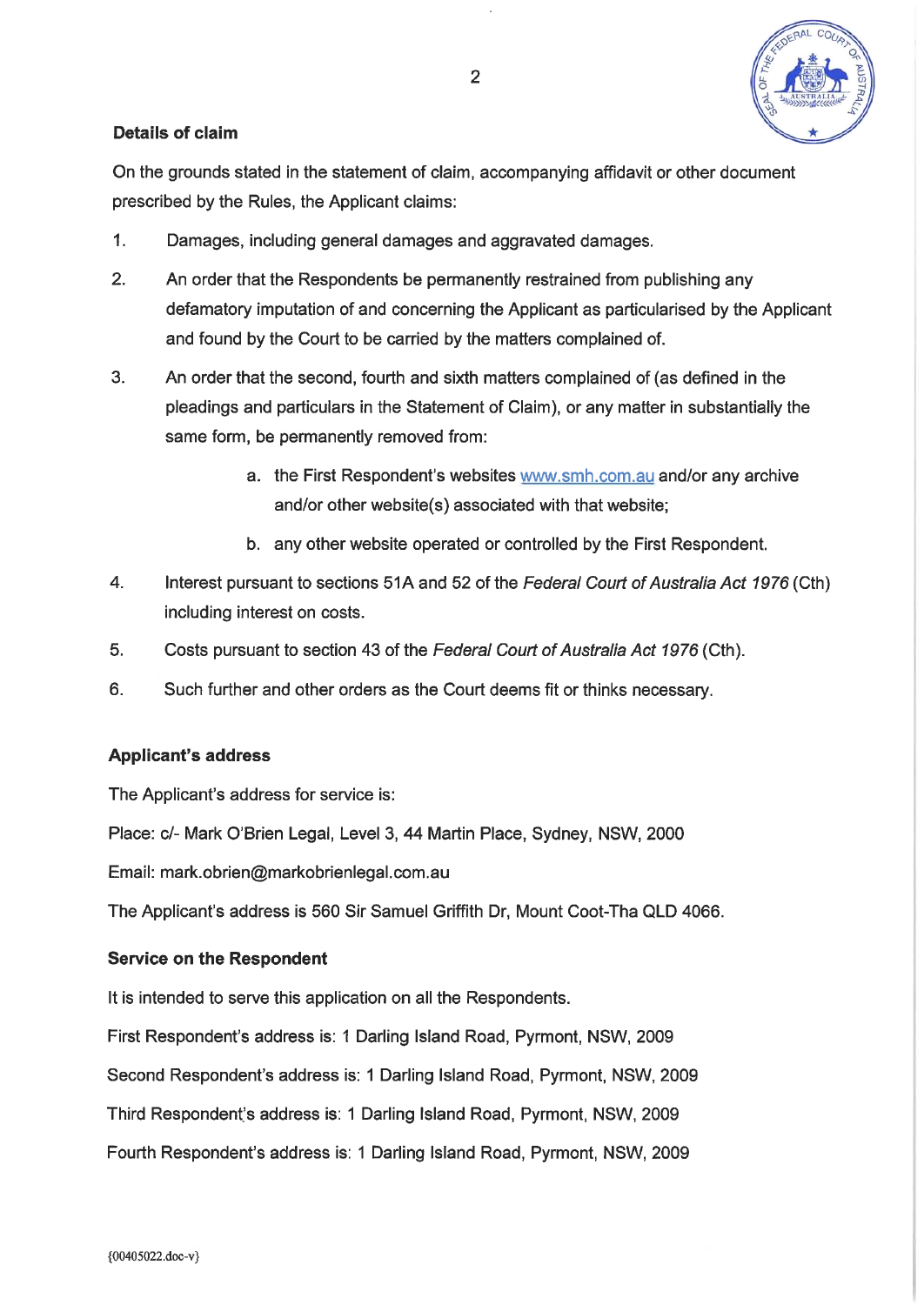

Date: 15 August 2018

Signed by Mark Geoffrey O'Brien<br>Lawyer for the Applicant